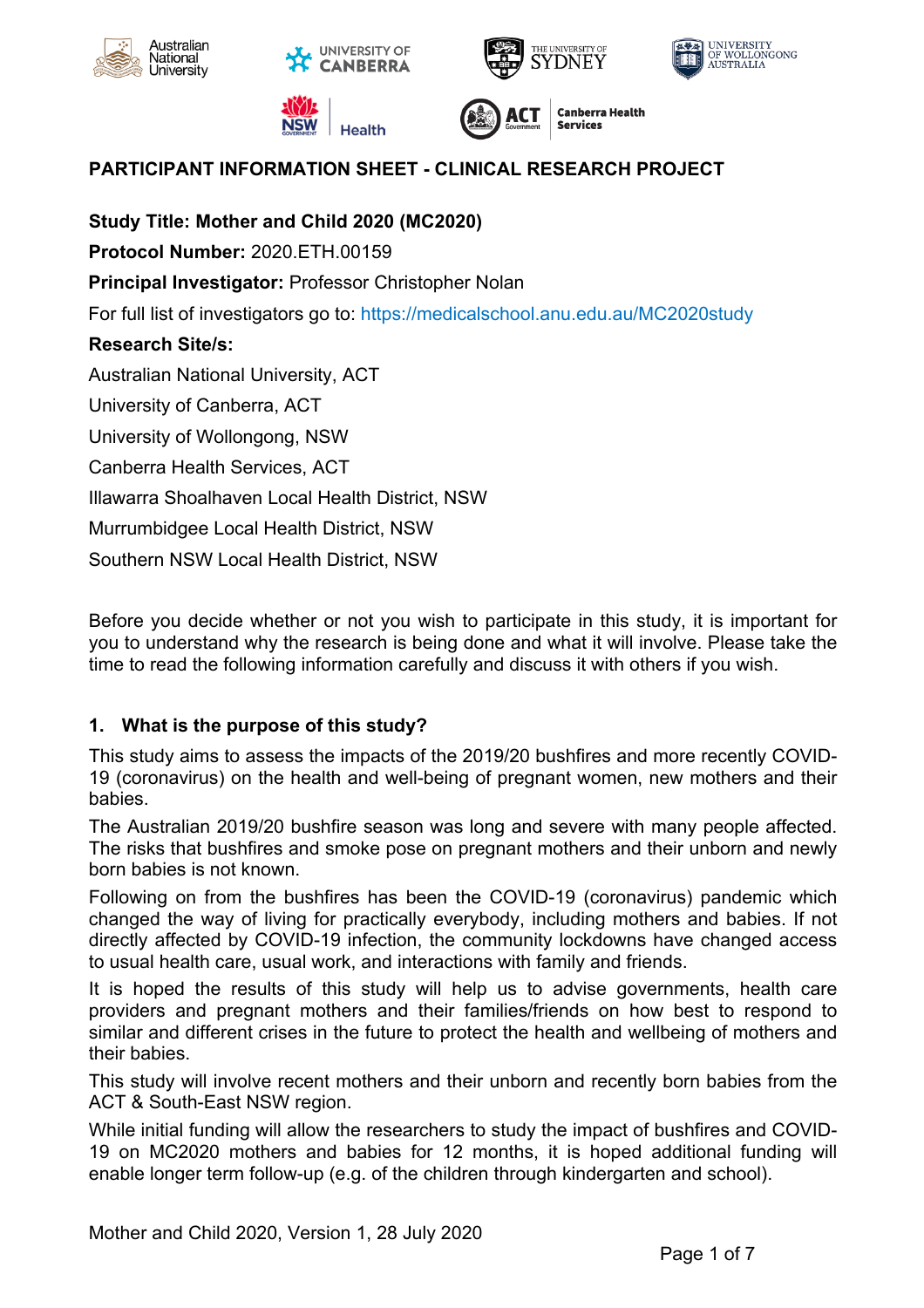











**Canberra Health** 

# **2. Why have I been invited to participate in this study?**

Many pregnant and new mothers in this region experienced:

- o Due to bushfires
	- o Prolonged bushfire smoke exposure
	- o Actual bushfires
	- $\circ$  Evacuation and personal loss (lives, housing, livelihood, sacred sites, cultural lands)

and/or

- o Due to COVID-19
	- o Disruption of normal living as a consequence of the pandemic

### You are eligible to participate in this study if on the **01st February 2020** you were:

- A mother of a newborn baby no older than 3 months of age
- Pregnant at any stage (ie: early, middle and late pregnancy)
- Within 3 months of becoming pregnant (ie: you became pregnant by 30<sup>th</sup> April 2020)

### **3. What if I don't want to take part in this study or if I want to withdraw later?**

Participation in this study is voluntary. It is completely up to you whether or not you participate. You may also consider involving the father of your baby in deciding your participation and that of your baby. If you decide not to participate, it will not affect the treatment you or your baby receives now or in the future. Whatever your decision, it will not affect your relationship with the health care professionals caring for you.

New information about the MC2020 study, including continuation beyond the first year, is likely to become available during the course of the study. At every stage you will be given the option to continue or withdraw.

You may withdraw yourself and your baby from the study at any time and for any reason or no reason. If you are unfortunate to have a pregnancy loss or neonatal death you are able to withdraw from the study at any time if this is your preference. Please tell the study team that you wish to withdraw from the study. Information that has been collected about you and your baby, prior to your withdrawal, will continue to be used in the data analysis. No new information will be collected or used about you and your baby after you have withdrawn from the study.

#### **4. What does this study involve?**

This study will be conducted up to the time your child will be 5 years old.

Involvement for the majority of mothers and babies is by a series of four questionnaires to be answered within the first 12 months. The questions can be answered on-line or using paper forms if you would prefer.

**1) Bushfire questionnaire**: is to be completed on registration as a participant in the study. This questionnaire asks about: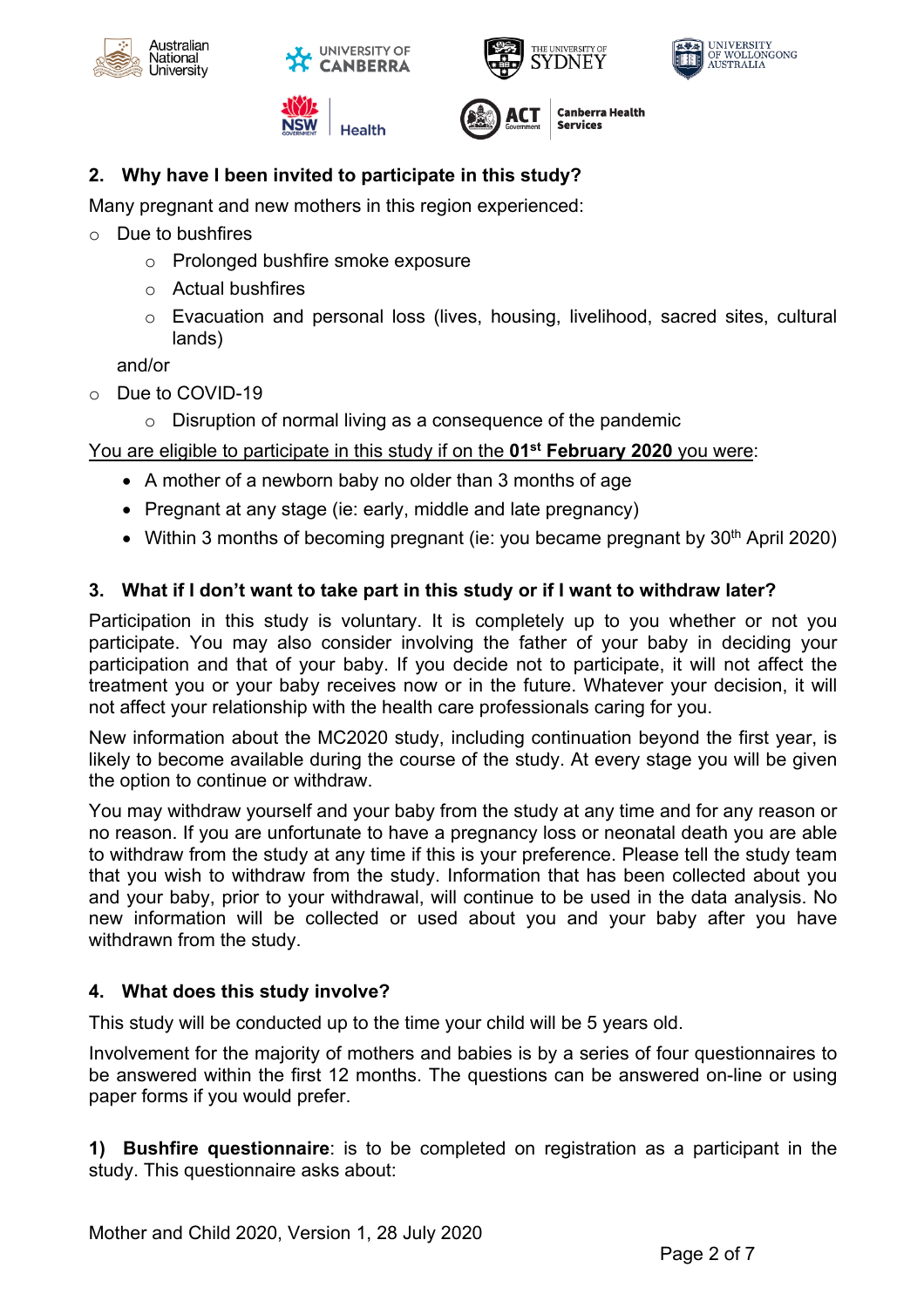











- You and your day to day life circumstances before the bushfires
- Your physical health and psychological wellbeing
- Some information about your previous pregnancies and some information on your latest pregnancy
- About where you were and how much you were affected by the bushfires

**2) COVID-19 questionnaire:** is to be completed within 2 weeks of the bushfire questionnaire. This questionnaire asks about:

- Your experiences of the COVID-19 pandemic (so far)
- Your previous pregnancies and children
- Your diet and exercise
- Your psychological wellbeing and sleep quality

**3) Pregnancy questionnaire:** is to be completed once your baby (babies if you have a multiple pregnancy) is 3 months old. If your baby is already this age or older, you will be asked to complete the pregnancy questionnaire 2 weeks after the COVID19 questionnaire. This questionnaire asks about:

- The pregnancy care you received
- The birth of your baby
- The feeding and development of your baby
- The challenges these crises might have had on the way you care for your baby
- Your own health and wellbeing as a new mother

If you had twins or a multiple pregnancy, you will be able to provide details on each of your babies.

If you were unfortunate to have a pregnancy loss (eg: miscarriage, stillbirth or neonatal death), you can still complete the pregnancy questionnaire, but you will not need to answer questions not relevant to you.

**4) Bushfire/COVID-19 follow-up questionnaire:** is to be completed in November 2020, about 12 months after the 2019/20 bushfire crisis started in this region.

This questionnaire will focus on:

- How your day to day life circumstances may have changed following the bushfires and COVID-19
- Your physical health and psychological wellbeing

Each questionnaire will take 20-30 minute to complete. You don't need to complete any of the questionnaires all in the one go. The on-line version will automatically save your answers and you will be able to re-start where you left off. If you need help to complete the questionnaires, please contact us and we will arrange this. You can call: 02 5124 2549 or text 0421268459 and we will get back to you.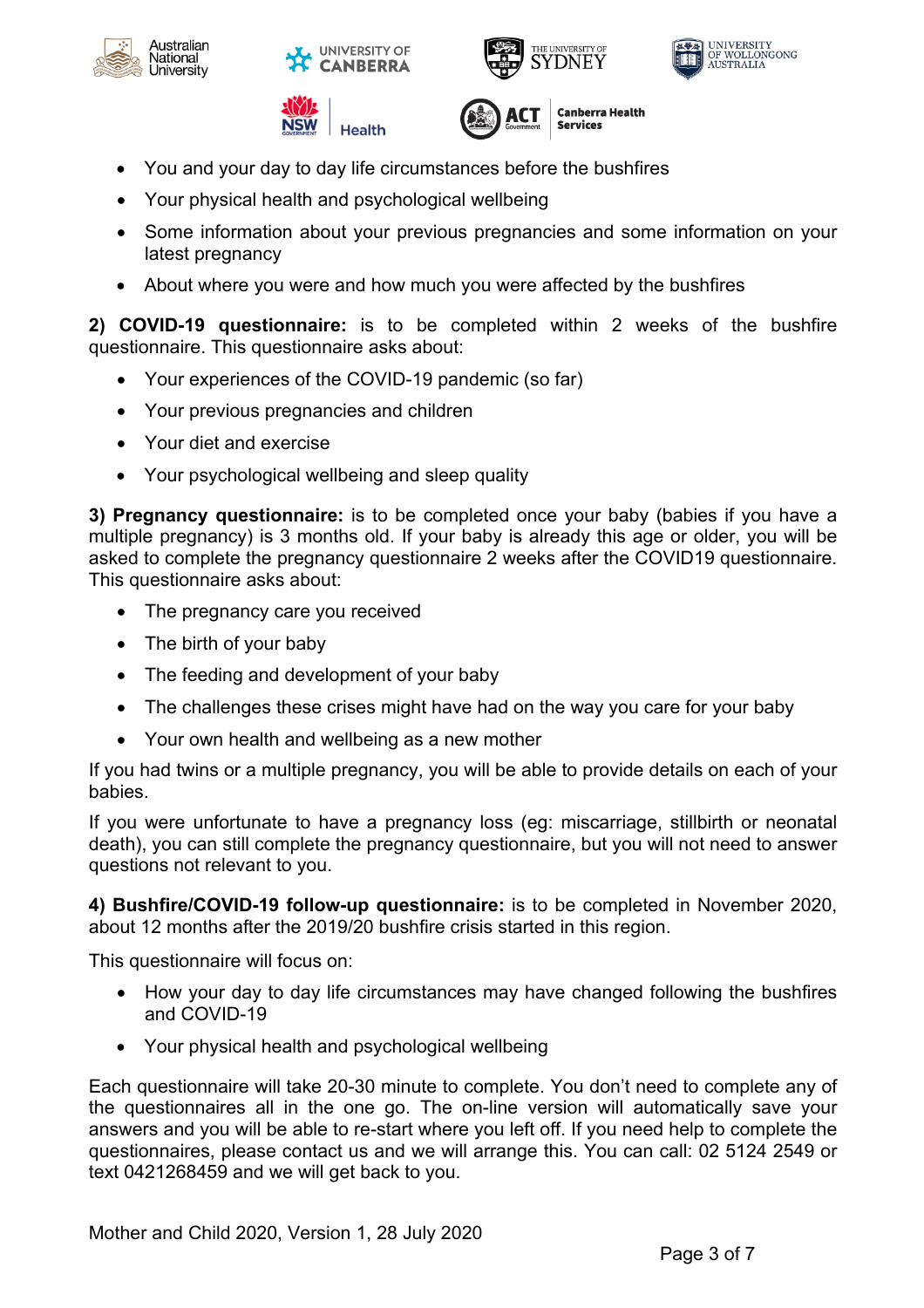







**NSW Health** 



**Medical records review and data linkage:** Combining the information from the questionnaires with information about you and your baby held within hospital medical records and within a variety of health system data bases (using a methodology called Data Linkage) is a way to strengthen the quality of this type of research. If you participate in the study, you will have the option to allow the research team to use hospital medical records review and data linkage methods (up until your child reaches the age of 5 years) to obtain information on your health and that of your baby. The health system data that we may access include the Perinatal Data Collection (PDC) data bases, the Admitted Patient Data Collection/Care (APDC) databases and the kindergarten health checks of ACT Health and NSW Health, as well as Medicare and the Pharmaceutical Benefits Scheme data. Information collected from these sources will be stored as de-identified data in the MC2020 research data base.

### **MC2020 substudies:**

Your involvement in substudies will be optional. If you are interested in being contacted about participating in interview/focus group discussions or any of the other substudies, you will be able to indicate this in the consent form at the end of the participant information sheet.

- *Interview and focus group discussion substudies:* In order to study more deeply the experiences of pregnant women and mothers of newborns as a consequence of the bushfire and COVID-19 crises, the research team will be conducting some interview and focus group discussions with MC2020 participants.
- *Other substudies:* As the project proceeds, we are expecting additional substudies will be developed that may involve more detailed physical examination of yourself and/or your baby and obtaining bio-samples such as blood, urine (and possibly placenta if you have not yet had your baby yet).

#### **Potential extension of MC2020 study:**

The MC2020 study may be extended beyond 5 years such that the much longer-term effects of the MC2020 bushfire/COVID19 year on health and well-being of mothers and their children can be determined. Future involvement would likely involve completion of additional questionnaires and physical examinations of you and/or your child. As with the current study, you would be invited to continue voluntary participation at the time and you will have the opportunity to agree to continue participation through re-consenting to this or you will be able to decline further participation.

# **5. How is this study being paid for?**

The study is being paid for by the Australian National University, College of Health and Medicine through an internal research grant. Participation in this study will not cost you anything. Participants will not be paid for their involvement in the questionnaires of the MC2020 study.

#### **6. Are there risks to me in taking part in this study?**

As this study does not include trial of any new treatments or interventions the risks are low for you and your baby. However, involvement in the study could lead you to experience an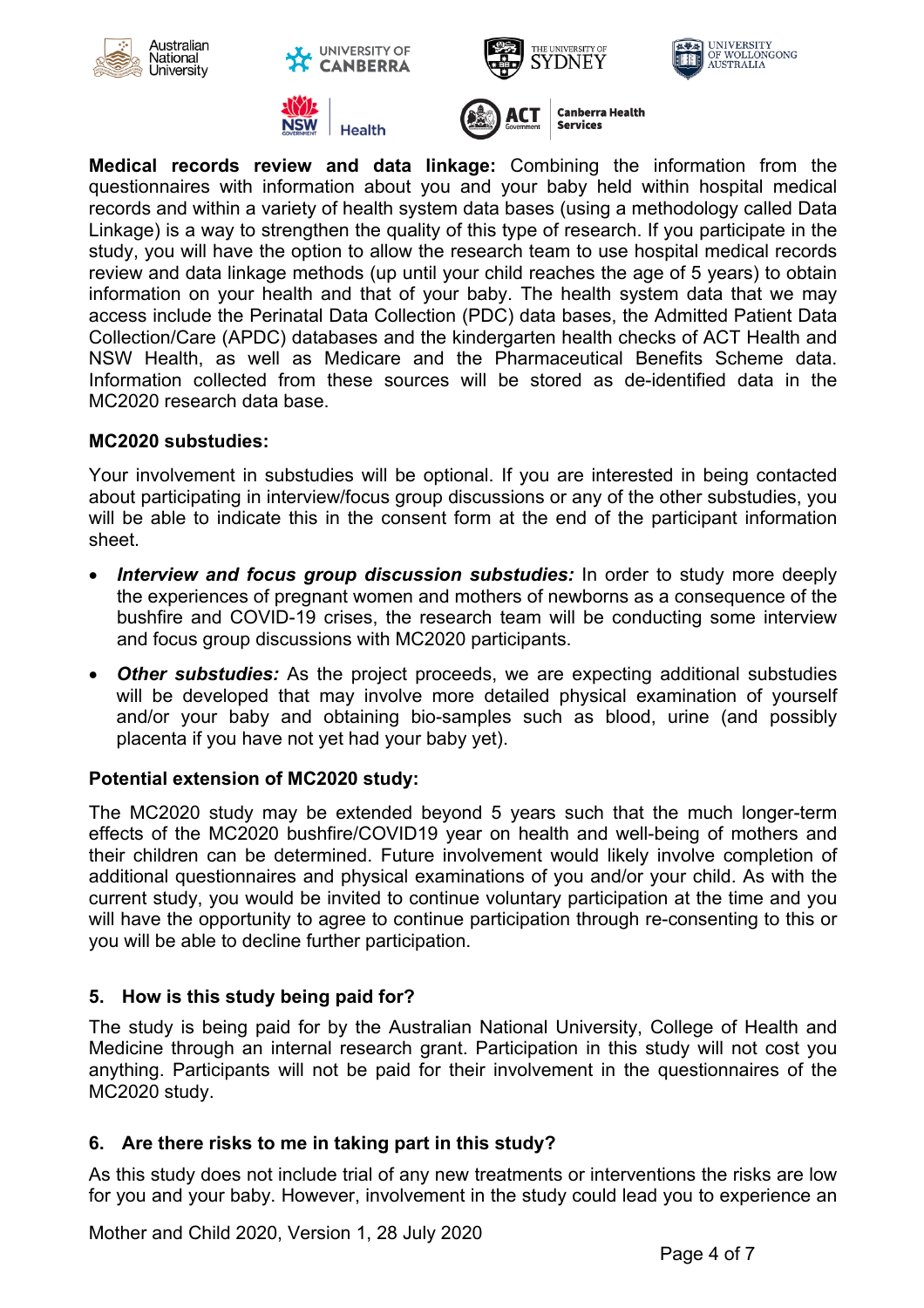







**NSW Health** 



increased level of anxiety or stress through being reminded of the bushfire and/or COVID-19 crises and/or of difficulties you may have experienced through your pregnancy. If you do experience an increased level of stress, contact details are provided at the end of this document on how you can get support.

While the findings of this study should help us find ways to improve the health and wellbeing of mothers and babies through future bushfires, pandemics and major crises, it is important for you to be aware that your participation in this study may not directly benefit you.

# **7. What if something goes wrong?**

If you suffer any psychological trauma, injuries or complications as a result of this study, you should contact the study team as soon as possible, who will assist you in arranging appropriate psychological health and/or medical treatment. If you are eligible for Medicare, you can receive any medical treatment required to treat the injury or complication, free of charge, as a public patient in any Australian public hospital.

# **8. Who is organising and funding the research?**

This study is being conducted by the study team headed by Professor Christopher Nolan, ANU Medical School and Department of Endocrinology, The Canberra Hospital. The study is being funded by the Australian National University.

No investigator or member of the research staff will receive a personal financial benefit from your involvement in this study. The researchers declare no personal conflict of interest relevant to the undertaking of this study.

# **9. How will my confidentiality be protected?**

Confidentiality will be protected according to privacy laws. Information collected for research purposes about you and your child will be de-identified and kept under a computer generated project ID number, rather than your name and your child's name. The MC2020 researchers will have unrestricted future use of the de-identified research data.

A list of ID numbers and subjects' contact details will be maintained separately and securely by the MC2020 data custodians and Professor Nolan in encrypted password protected files.

Following Good Clinical Research Practice, all data obtained from this project will be held securely by Professor Nolan for a minimum of 15 years. However, it is intended to keep the study data indefinitely. This is because the data becomes more powerful for research, as ongoing data accumulates in larger longitudinal datasets. Applications for access to the de-identified data by external researchers to the MC2020 research team may be made. However, before such access can be granted by the MC2020 research team, a Human Research Ethics Committee approval of this access will also be required.

# **10. What happens with the results?**

Progress of MC2020 research will be posted on the MC2020 website and information will be made public through various public forums.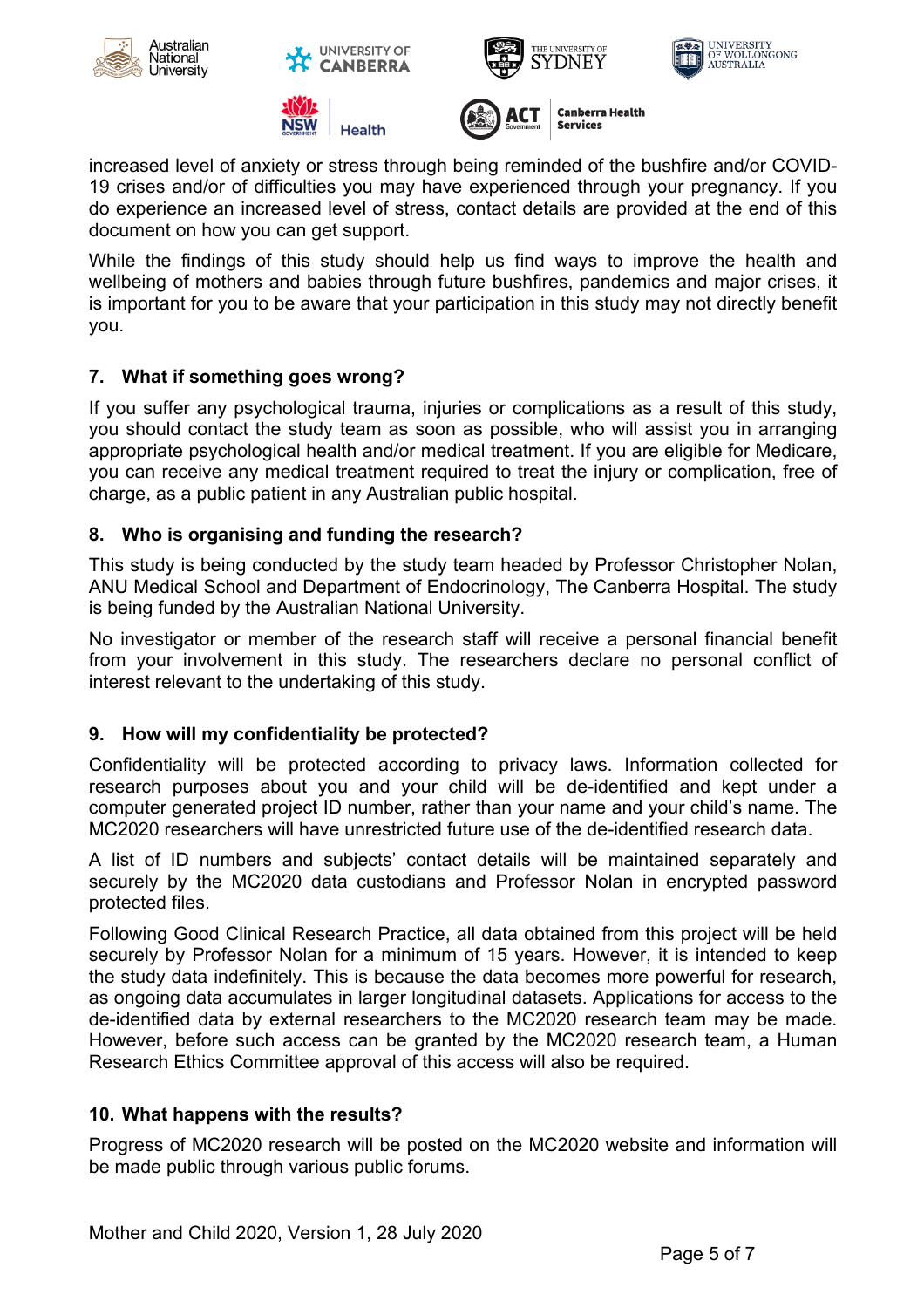











We also intend to present the results of this project at scientific meetings and to publish them in scientific journals. Those journal articles will be available from the lead researchers on request. The results will also be reported to the ACT, NSW and Australian governments. In all publication and reports, information will be provided in such a way that you cannot be identified.

Non-identifiable summary data (meta data) and publications arising from this research will be made available within an ANU open access data repository.

# **11. What should I do if I want to discuss this study further before I decide?**

When you have read this information, you may ask the researchers questions by calling the number below. There is an option to leave a message and we will get back to you. You are also able to down-load this information and take it away to discuss with your family, friends, treating doctor or any other person you choose. Telephone: 02 5124 2549.

# **12. Complaints and compensation**

If you suffer any injuries or complications as a result of this research project, you should contact the study team as soon as possible and you will be assisted with arranging appropriate medical treatment. If you are eligible for Medicare, you can receive any medical treatment required to treat the injury or complication, free of charge, as a public patient in any Australian public hospital.

# **13. Who should I contact if I have concerns about the conduct of this study?**

This study has been approved by the ACT Health Human Research Ethics Committee. If you have any concerns or complaints about the conduct of this study, and do not feel comfortable discussing this with study staff, you may contact the Committee secretariat who is nominated to receive complaints about research projects. You should contact the secretariat on 02 6174 7968 or ethics@act.gov.au

The ethical aspects of this research have also been approved by the ANU Human Research Ethics Committee (Protocol 2020/520). If you have any concerns or complaints about how this research has been conducted, you may also contact:

Ethics Manager The ANU Human Research Ethics Committee The Australian National University Telephone: 02 6125 3427 Email: Human.Ethics.Officer@anu.edu.au

In collecting your personal information within this research, the ANU must comply with the Privacy Act 1988. The ANU Privacy Policy is available at https://policies.anu.edu.au/ppl/document/ANUP\_010007 and it contains information about how a person can:

- Access or seek correction to their personal information;
- Complain about a breach of an Australian Privacy Principle by ANU, and how ANU will handle the complaint.